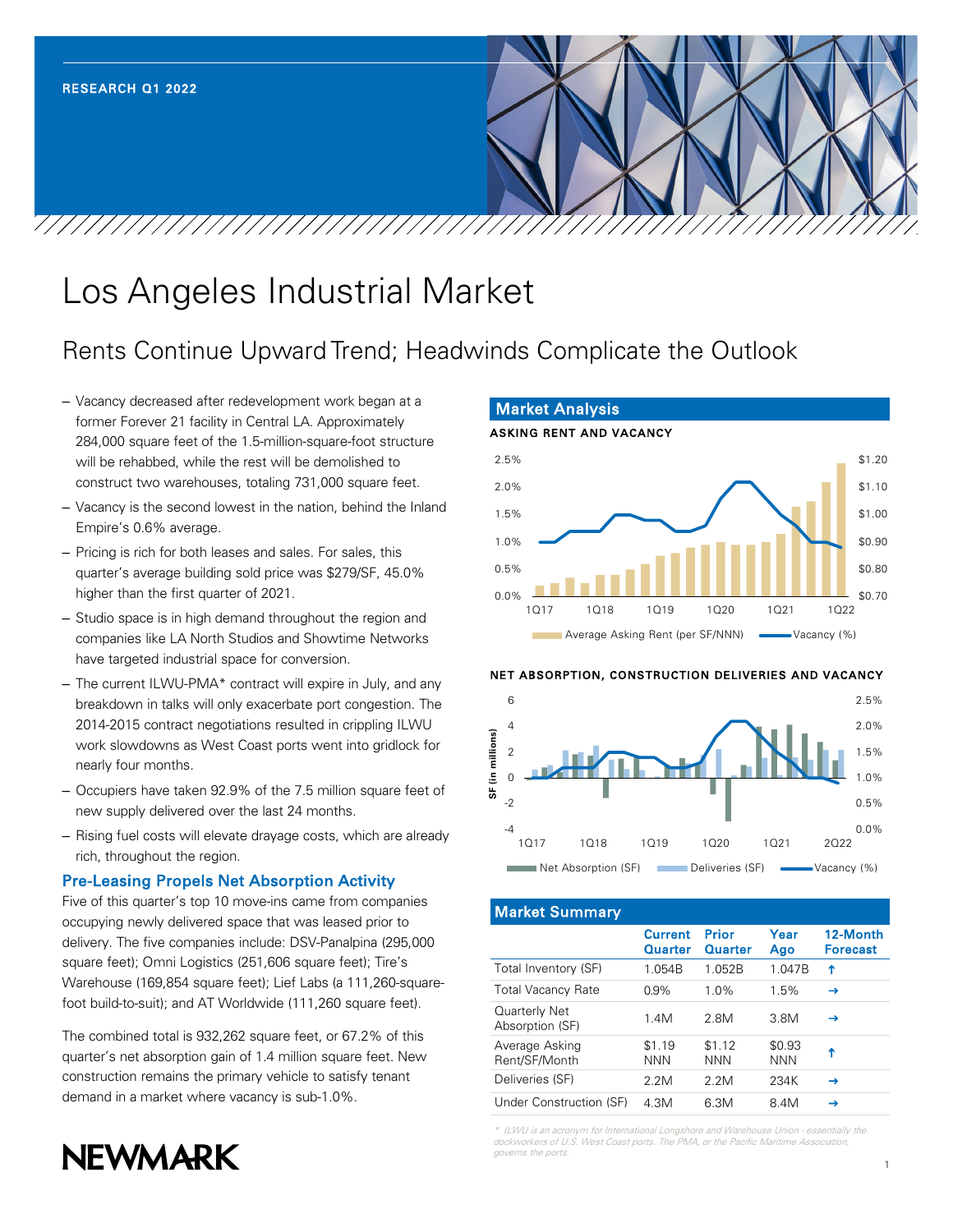#### **Rising Drayage Rates Favor Los Angeles Leasing**

Severe congestion at Southern California's ports amid global supply chain disruptions, along with unprecedented import volume, has caused drayage rates throughout the basin to skyrocket: South Bay's current average of \$753 to \$762 is far higher than the \$490 to \$500 range in late 2019. Since transportation costs can account for 50.0% of the average distributor's overhead, proximity to the nation's busiest port system is paramount. This, paired with a consumer population of 10.2 million, favors demand for local warehouse space.

#### **Contract Rents Soar**

Swift rent growth persists and will not abate any time soon. The average weighted contract rent for warehouse leases over 50,000 square feet, with a minimum clearance height of 30', averaged \$1.726/SF this quarter, up 95.6% from the first quarter of 2021.

Supply-demand dynamics aside, construction material costs are substantially up from pre-pandemic averages, costs that are being passed on to tenants.

#### U.S. PRODUCER PRICE INDEX: DEC 2019 TO FEB 2022 % CHANGE Construction Material Price Movement



Source: US Census Bureau (consumer adjusted retail sales); based on the most current data available

#### **Outlook**

Dockworkers are progressively clearing a backlog of cargo at the ports during what is normally a quiet period in a given calendar year, following the 2021 U.S. holiday season and factory closures in China corresponding with the Lunar New Year. Import activity will pick up again this spring as distributors gear up for the 2022 holiday season. This, coupled with ongoing supply chain disruptions, will lead to additional congestion.

While the short-term outlook predicts a continuation of present market trends, the prospect of runaway inflation complicates down-the-road projections. Inflation, which reached a 40-year high across Southern California in January, has outpaced wage growth throughout the same period. It remains to be seen whether interest-rate adjustments by the Federal Reserve will course-correct the situation and stave off a future recession.

Even if the market were to decelerate in the second half of 2022 from its record-setting pace of the last few years, Los Angeles will be insulated due its underlying fundamentals. During the Great Recession's trough years of 2009-2010, for instance, vacancy never climbed higher than 4.0%.



#### Source: U.S. Bureau of Labor Statistics (data not adjusted for seasonality)

| <b>Lease Transactions</b>   |                         |            |                   |                    |  |  |  |  |
|-----------------------------|-------------------------|------------|-------------------|--------------------|--|--|--|--|
| <b>Tenant</b>               | <b>Building(s)</b>      | Citv       | <b>Lease Type</b> | <b>Square Feet</b> |  |  |  |  |
| Deus Ex Supply              | 5600-5640 Knott Avenue  | Buena Park | Renewal/Expansion | 183.958            |  |  |  |  |
| Structural Composites Index | 336 Enterprise Place    | Pomona     | Renewal           | 172.800            |  |  |  |  |
| C.H. Robinson Company       | 18291 S Santa Fe Avenue | Compton    | Renewal           | 141,100            |  |  |  |  |
|                             |                         |            |                   |                    |  |  |  |  |

| <b>Sale Transactions</b>        |                                |                |                         |                    |  |  |  |  |  |
|---------------------------------|--------------------------------|----------------|-------------------------|--------------------|--|--|--|--|--|
| <b>Buyer</b>                    | <b>Building(s)</b>             | Citv           | <b>Sale Price (PSF)</b> | <b>Square Feet</b> |  |  |  |  |  |
| Walton Street Capital, LLC      | 21200 Victory Boulevard        | Woodland Hills | \$60,000,000 (\$326/SF) | 183,972            |  |  |  |  |  |
| Rexford Industrial Realty, Inc. | 24903 Avenue Kearny            | Santa Clarita  | \$58,500,000 (\$273/SF) | 214.436            |  |  |  |  |  |
| Rexford Industrial Realty, Inc. | 1785 Voyager Avenue (3 bldgs.) | Simi Valley    | \$57,000,000 (\$177/SF) | 322,627            |  |  |  |  |  |

### Consumer Price Index (CPI-U)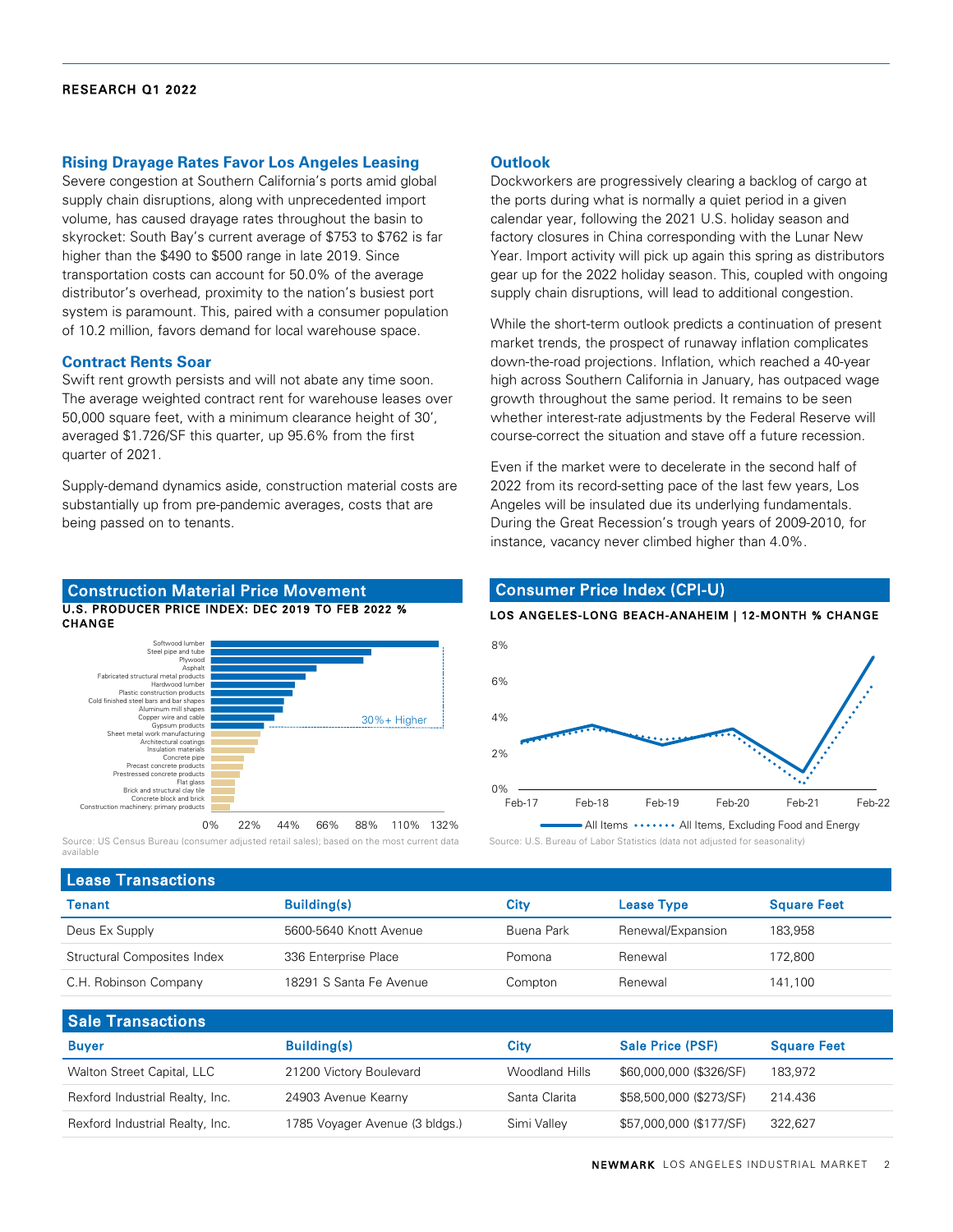| <b>Submarket Statistics</b> |                                          |                                             |                                        |                                             |                                             |                              |                                                                    |                                                  |
|-----------------------------|------------------------------------------|---------------------------------------------|----------------------------------------|---------------------------------------------|---------------------------------------------|------------------------------|--------------------------------------------------------------------|--------------------------------------------------|
|                             | <b>Total</b><br><b>Inventory</b><br>(SF) | <b>Under</b><br><b>Construction</b><br>(SF) | <b>Total</b><br><b>Vacancy</b><br>Rate | <b>Qtr Net</b><br><b>Absorption</b><br>(SF) | <b>YTD Net</b><br><b>Absorption</b><br>(SF) | <b>Wh/Dist</b><br>(Price/SF) | <b>General Ind</b><br><b>Asking Rent Asking Rent</b><br>(Price/SF) | <b>Total</b><br><b>Asking Rent</b><br>(Price/SF) |
| Central                     | 296,741,746                              | 560,639                                     | 0.7%                                   | $-113,646$                                  | $-113,646$                                  | \$1.15                       | \$1.33                                                             | \$1.16                                           |
| Bell                        | 3,755,475                                | $\mathsf{O}\xspace$                         | 0.0%                                   | 12,000                                      | 12,000                                      |                              | $\overline{a}$                                                     |                                                  |
| <b>Bell Gardens</b>         | 2,367,979                                | $\mathsf{O}\xspace$                         | 1.4%                                   | 0                                           | 0                                           |                              | $\overline{a}$                                                     | $\overline{a}$                                   |
| Commerce                    | 52,716,366                               | 55,000                                      | 0.4%                                   | $-17,411$                                   | $-17,411$                                   | \$1.13                       | \$0.94                                                             | \$1.05                                           |
| Cudahy                      | 828,184                                  | $\mathsf{O}\xspace$                         | 0.0%                                   | 0                                           | 0                                           | $\overline{a}$               | $\overline{\phantom{a}}$                                           | $\overline{\phantom{a}}$                         |
| Downtown Los Angeles        | 129,599,757                              | 0                                           | 1.1%                                   | $-183,267$                                  | $-183,267$                                  | \$1.17                       | \$1.45                                                             | \$1.21                                           |
| Huntington Park             | 4,872,421                                | $\mathbf 0$                                 | 0.0%                                   | 0                                           | 0                                           | $\overline{a}$               | $\overline{a}$                                                     | $\overline{a}$                                   |
| Lynwood                     | 3,822,994                                | $\mathbf 0$                                 | 0.0%                                   | 0                                           | 0                                           | $\overline{a}$               | $\overline{a}$                                                     | $\overline{a}$                                   |
| Maywood                     | 764,938                                  | $\mathsf{O}\xspace$                         | 0.0%                                   | 0                                           | 0                                           | $\overline{a}$               | $\overline{a}$                                                     | $\overline{a}$                                   |
| Montebello                  | 13,383,008                               | 25,500                                      | 0.3%                                   | 0                                           | $\mathbf 0$                                 | $\overline{a}$               | $\overline{a}$                                                     | $\overline{a}$                                   |
| Pico Rivera                 | 11,054,898                               | 40,900                                      | 0.4%                                   | 0                                           | 0                                           | \$1.29                       | L,                                                                 | \$1.29                                           |
| South Gate                  | 11,490,691                               | 0                                           | 0.3%                                   | 0                                           | $\mathbf 0$                                 | $\overline{\phantom{a}}$     | $\overline{\phantom{a}}$                                           | $\overline{a}$                                   |
| Vernon                      | 62,085,035                               | 439,239                                     | 0.4%                                   | 75,032                                      | 75,032                                      | \$1.06                       | $\overline{\phantom{m}}$                                           | \$1.06                                           |
| <b>Mid-Cities</b>           | 114,591,159                              | 315,813                                     | 0.5%                                   | 213,463                                     | 213,463                                     | \$1.05                       | \$1.17                                                             | \$1.08                                           |
| Artesia                     | 310,867                                  | 0                                           | 0.0%                                   | 23,298                                      | 23,298                                      |                              |                                                                    |                                                  |
| Buena Park                  | 14,577,518                               | $\mathbf 0$                                 | 0.0%                                   | 0                                           | 0                                           | $\overline{a}$               |                                                                    |                                                  |
| Cerritos                    | 14,884,739                               | $\mathsf{O}\xspace$                         | 0.5%                                   | $-10,932$                                   | $-10,932$                                   | \$1.22                       | $\overline{a}$                                                     | \$1.22                                           |
| Downey                      | 4,134,741                                | 44,162                                      | 1.3%                                   | $-36,123$                                   | $-36,123$                                   | $\overline{\phantom{a}}$     | \$1.07                                                             | \$1.07                                           |
| La Mirada                   | 14,364,094                               | $\mathsf{O}\xspace$                         | 1.0%                                   | 49,088                                      | 49,088                                      | \$0.87                       |                                                                    | \$0.87                                           |
| La Palma                    | 2,101,336                                | $\mathsf{O}\xspace$                         | 3.2%                                   | 0                                           | $\mathsf{O}\xspace$                         | $\overline{\phantom{a}}$     | $\overline{a}$                                                     | $\frac{1}{2}$                                    |
| Norwalk                     | 3,599,819                                | $\mathsf{O}\xspace$                         | 0.2%                                   | $-7,916$                                    | $-7,916$                                    |                              | \$1.20                                                             | \$1.20                                           |
| Santa Fe Springs            | 56,519,764                               | 243,319                                     | 0.4%                                   | 199,548                                     | 199,548                                     | \$1.39                       | \$1.40                                                             | \$1.40                                           |
| Whittier                    | 4,098,281                                | 28,332                                      | 0.1%                                   | $-3,500$                                    | $-3,500$                                    | $\overline{\phantom{a}}$     | \$0.92                                                             | \$0.92                                           |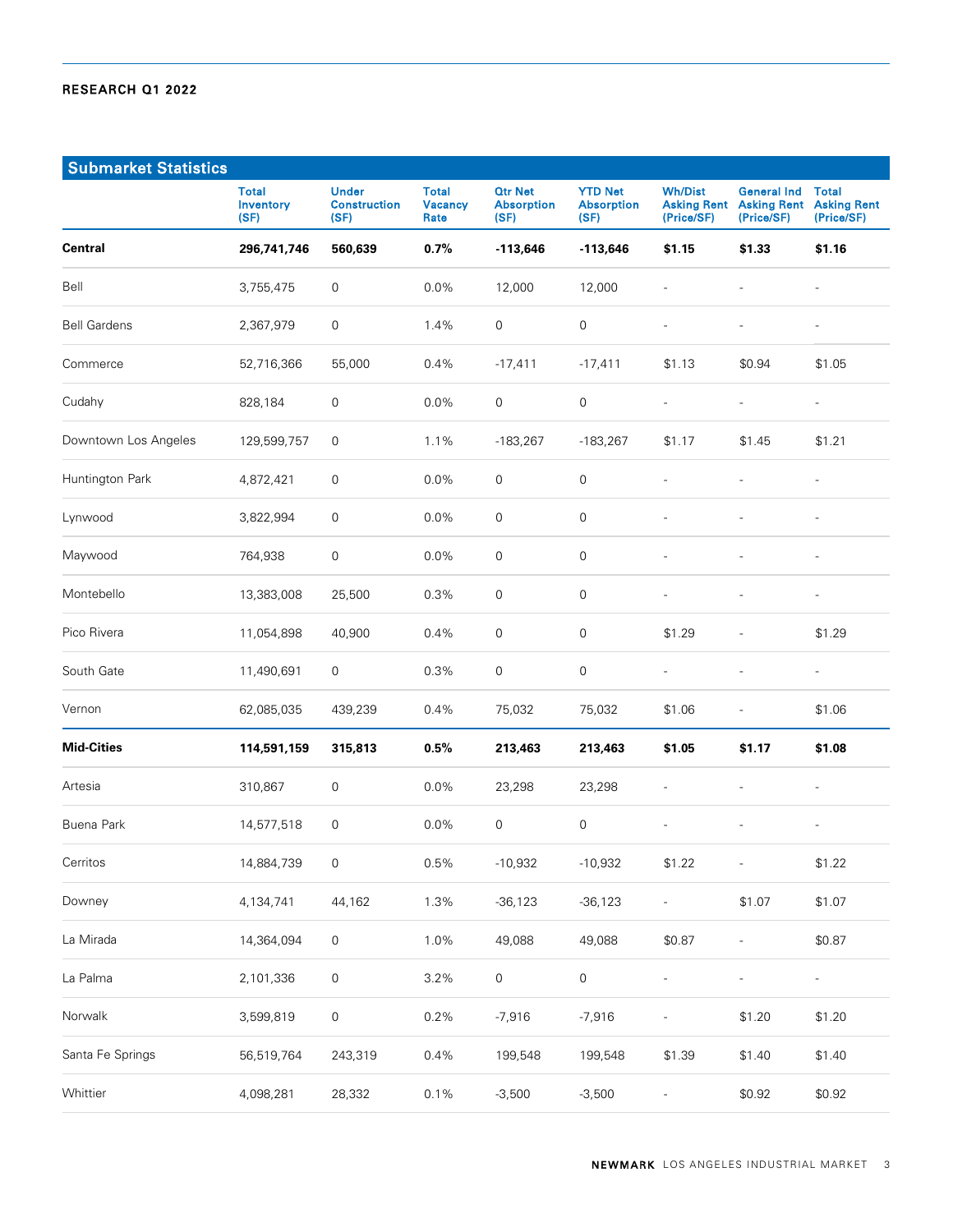| <b>Submarket Statistics</b>         |                                          |                                             |                                        |                                             |                                             |                              |                                                                    |                                                  |
|-------------------------------------|------------------------------------------|---------------------------------------------|----------------------------------------|---------------------------------------------|---------------------------------------------|------------------------------|--------------------------------------------------------------------|--------------------------------------------------|
|                                     | <b>Total</b><br><b>Inventory</b><br>(SF) | <b>Under</b><br><b>Construction</b><br>(SF) | <b>Total</b><br><b>Vacancy</b><br>Rate | <b>Qtr Net</b><br><b>Absorption</b><br>(SF) | <b>YTD Net</b><br><b>Absorption</b><br>(SF) | <b>Wh/Dist</b><br>(Price/SF) | <b>General Ind</b><br><b>Asking Rent Asking Rent</b><br>(Price/SF) | <b>Total</b><br><b>Asking Rent</b><br>(Price/SF) |
| <b>LA North</b>                     | 234,464,177                              | 875,022                                     | $0.9\%$                                | 882,741                                     | 882,741                                     | \$1.07                       | \$1.25                                                             | \$1.11                                           |
| Central Valley                      | 31,903,649                               | 45,786                                      | 0.4%                                   | $-49,878$                                   | $-49,878$                                   | \$1.21                       | \$1.32                                                             | \$1.28                                           |
| Conejo Valley                       | 14,971,889                               | 0                                           | 1.9%                                   | 93,184                                      | 93,184                                      | \$1.17                       | \$1.05                                                             | \$1.12                                           |
| East Valley                         | 58,015,186                               | 0                                           | 0.7%                                   | $-31,431$                                   | -31,431                                     | \$1.55                       | \$1.30                                                             | \$1.38                                           |
| Santa Clarita                       | 26,835,725                               | 319,479                                     | 0.7%                                   | 347,960                                     | 347,960                                     | $\overline{\phantom{0}}$     | \$1.27                                                             | \$1.27                                           |
| Simi/Moorpark                       | 14,383,869                               | 431,107                                     | 1.4%                                   | $-12,975$                                   | $-12,975$                                   | \$0.91                       | \$1.09                                                             | \$0.92                                           |
| West Valley                         | 41,392,103                               | 10,000                                      | 0.8%                                   | 44,429                                      | 44,429                                      | \$1.33                       | \$1.25                                                             | \$1.32                                           |
| West Ventura County                 | 46,961,756                               | 68,650                                      | 1.4%                                   | 491,452                                     | 491,452                                     | \$0.96                       | \$0.83                                                             | \$0.91                                           |
| LA East (San Gabriel)               | 184,001,699                              | 1,311,190                                   | 1.1%                                   | -196,291                                    | -196,291                                    | \$1.06                       | \$1.03                                                             | \$1.05                                           |
| <b>Central SGV</b>                  | 27,161,534                               | 857,015                                     | 2.2%                                   | $-370,458$                                  | $-370,458$                                  | \$1.00                       | $\overline{\phantom{0}}$                                           | \$1.00                                           |
| Eastern SGV                         | 33,632,866                               | 0                                           | 0.8%                                   | $-48,256$                                   | $-48,256$                                   | \$0.90                       | \$0.93                                                             | \$0.93                                           |
| El Monte Area                       | 19,678,504                               | 0                                           | 0.7%                                   | 144,336                                     | 144,336                                     | $\overline{\phantom{a}}$     | \$1.05                                                             | \$1.05                                           |
| Industry Area                       | 91,555,359                               | 454,175                                     | 0.7%                                   | 122,621                                     | 122,621                                     | \$1.09                       | \$1.35                                                             | \$1.10                                           |
| Western SGV                         | 11,973,436                               | 0                                           | 2.1%                                   | -44,534                                     | $-44,534$                                   | \$1.10                       | \$1.18                                                             | \$1.15                                           |
| South Bay                           | 224,538,715                              | 1,271,154                                   | 1.4%                                   | 600,184                                     | 600,184                                     | \$1.40                       | \$1.30                                                             | \$1.35                                           |
| Carson                              | 41,258,675                               | 0                                           | 0.5%                                   | $-99,077$                                   | $-99,077$                                   | \$1.46                       | \$1.05                                                             | \$1.44                                           |
| Compton/Rancho Dominguez 40,977,124 |                                          | 107,733                                     | 1.0%                                   | $-143,042$                                  | $-143,042$                                  | \$1.25                       |                                                                    | \$1.25                                           |
| El Segundo                          | 9,567,526                                | $\mathsf{O}\xspace$                         | 0.7%                                   | 61,104                                      | 61,104                                      | $\overline{\phantom{a}}$     | $\overline{a}$                                                     | $\overline{\phantom{a}}$                         |
| Gardena/110 Corridor                | 34,608,925                               | 100,528                                     | 1.6%                                   | 4,643                                       | 4,643                                       | $\overline{a}$               | \$1.65                                                             | \$1.65                                           |
| Hawthorne                           | 10,147,332                               | $\mathsf{O}\xspace$                         | $0.0\%$                                | 31,801                                      | 31,801                                      |                              | \$1.76                                                             | \$1.76                                           |
| LAX/Inglewood                       | 11,260,322                               | $\mathsf{O}\xspace$                         | 2.0%                                   | 53,597                                      | 53,597                                      |                              | \$1.84                                                             | \$1.84                                           |
| Long Beach/Signal Hill              | 21,030,042                               | 257,201                                     | 5.1%                                   | $-8,297$                                    | $-8,297$                                    | \$1.27                       | \$0.93                                                             | \$1.13                                           |
| Paramount                           | 9,479,050                                | $\mathsf{O}\xspace$                         | $0.0\%$                                | 70,619                                      | 70,619                                      | $\overline{\phantom{m}}$     | \$0.96                                                             | \$0.96                                           |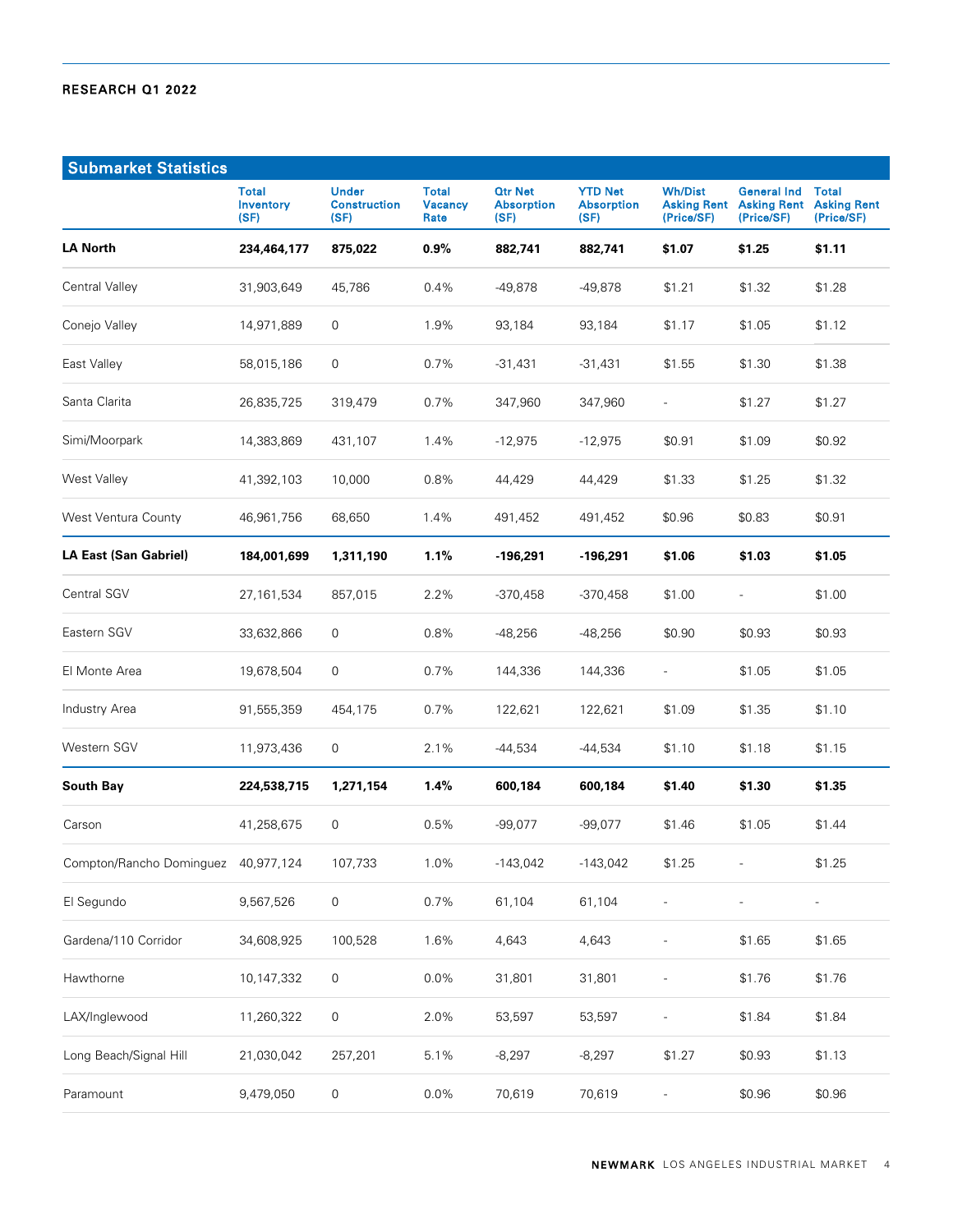| <b>Submarket Statistics</b> |                                   |                                             |                                        |                                             |                                             |                                                    |                                                        |                                           |
|-----------------------------|-----------------------------------|---------------------------------------------|----------------------------------------|---------------------------------------------|---------------------------------------------|----------------------------------------------------|--------------------------------------------------------|-------------------------------------------|
|                             | <b>Total</b><br>Inventory<br>(SF) | <b>Under</b><br><b>Construction</b><br>(SF) | <b>Total</b><br><b>Vacancy</b><br>Rate | <b>Otr Net</b><br><b>Absorption</b><br>(SF) | <b>YTD Net</b><br><b>Absorption</b><br>(SF) | <b>Wh/Dist</b><br><b>Asking Rent</b><br>(Price/SF) | <b>General Ind</b><br><b>Asking Rent</b><br>(Price/SF) | Total<br><b>Asking Rent</b><br>(Price/SF) |
| Port District               | 6,535,840                         | 0                                           | $0.0\%$                                | $\mathbf 0$                                 | 0                                           | $\overline{\phantom{a}}$                           | \$1.15                                                 | \$1.15                                    |
| Redondo Beach               | 3,539,750                         | 0                                           | 1.7%                                   | $-56.069$                                   | $-56.069$                                   | $\overline{\phantom{a}}$                           | \$1.20                                                 | \$1.20                                    |
| Torrance Area               | 36,134,129                        | 805.692                                     | 1.5%                                   | 684.905                                     | 684.905                                     | $\overline{\phantom{a}}$                           | \$1.24                                                 | \$1.24                                    |
| <b>Los Angeles</b>          | 1,054,337,496                     | 4,333,818                                   | $0.9\%$                                | 1,386,451                                   | 1,386,451                                   | \$1.16                                             | \$1.25                                                 | \$1.19                                    |

Net absorption is the change in physically occupied space. A hypothetical vacant and available space could lease this quarter with the tenant set to take occupancy six months later; positive<br>absorption is not recorded unti

The total asking rent is the weighted average across warehouse, manufacturing, flex, incubator and general industrial properties. Older, available buildings often cite asking rents, while newer<br>facilities often withhold re